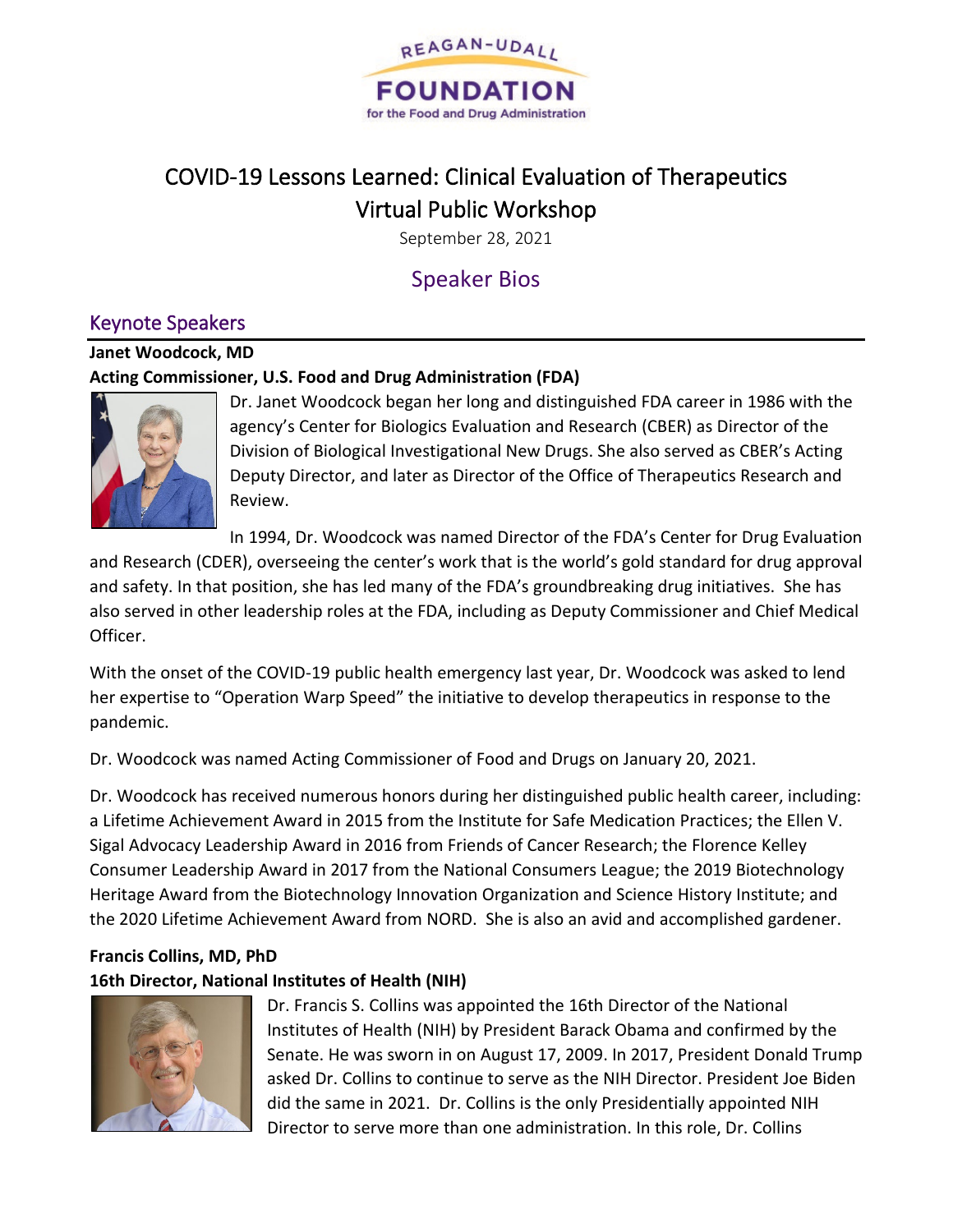oversees the work of the largest supporter of biomedical research in the world, spanning the spectrum from basic to clinical research.

Dr. Collins is a physician-geneticist noted for his landmark discoveries of disease genes and his leadership of the international Human Genome Project, which culminated in April 2003 with the completion of a finished sequence of the human DNA instruction book. He served as director of the National Human Genome Research Institute at NIH from 1993-2008.

Dr. Collins is an elected member of both the National Academy of Medicine and the National Academy of Sciences, was awarded the Presidential Medal of Freedom in November 2007, and received the National Medal of Science in 2009. In 2020, he was elected as a Foreign Member of the Royal Society (UK) and was also named the 50th winner of the Templeton Prize, which celebrates scientific and spiritual curiosity.

# Panelists

**Stacey Adam, PhD Associate Vice President, Research Partnerships, Foundation for the National Institutes of Health (FNIH)**



Dr. Stacey Adam plays a leadership role at the FNIH, helping to lead many publicprivate partnerships, such as Accelerating COVID-19 Therapeutic Interventions and Vaccines (ACTIV), the PPP that evaluated hundreds of available therapeutic agents with potential application for COVID-19, prioritized them, and designed and launched multiple master protocols to test them. She oversees the Cancer, Metabolic Diseases and Clinical COVID Research portfolios at the Foundation for the National Institute of Health (FNIH). Beyond ACTIV other major partnerships

under her guidance include the two steering committees of the Biomarkers Consortium and their projects, Partnership for Accelerating Cancer Therapies (PACT) and the Lung Master protocol (Lung-MAP) clinical trial. Prior to FNIH, she was a Manager at Deloitte Consulting within the Federal Life Sciences and Healthcare Strategy. She received her PhD at Duke and postdoctoral training at Stanford.

## **Phyllis Arthur, MBA**

**Vice President of Infectious Diseases and Emerging Science Policy, Biotechnology Innovation Organization (BIO)**



Phyllis Arthur is Vice President for Infectious Diseases and Diagnostics Policy at the Biotechnology Innovation Organization (BIO). In this role Ms. Arthur is responsible for working with member companies in vaccines, antimicrobial resistance, molecular diagnostics and biodefense on policy, legislative and regulatory issues. Ms. Arthur joined BIO in July 2009 as the Director of Healthcare Regulatory Affairs.

Prior to joining BIO, she worked in numerous marketing and sales positions for

Merck & Co Inc in their Vaccine Division. Over her 16-year career at Merck, Ms. Arthur launched several exciting new vaccines in the United States and internationally, including the first HPV vaccine, GARDASIL. During her years in Marketing, she worked closely with clinical and academic thought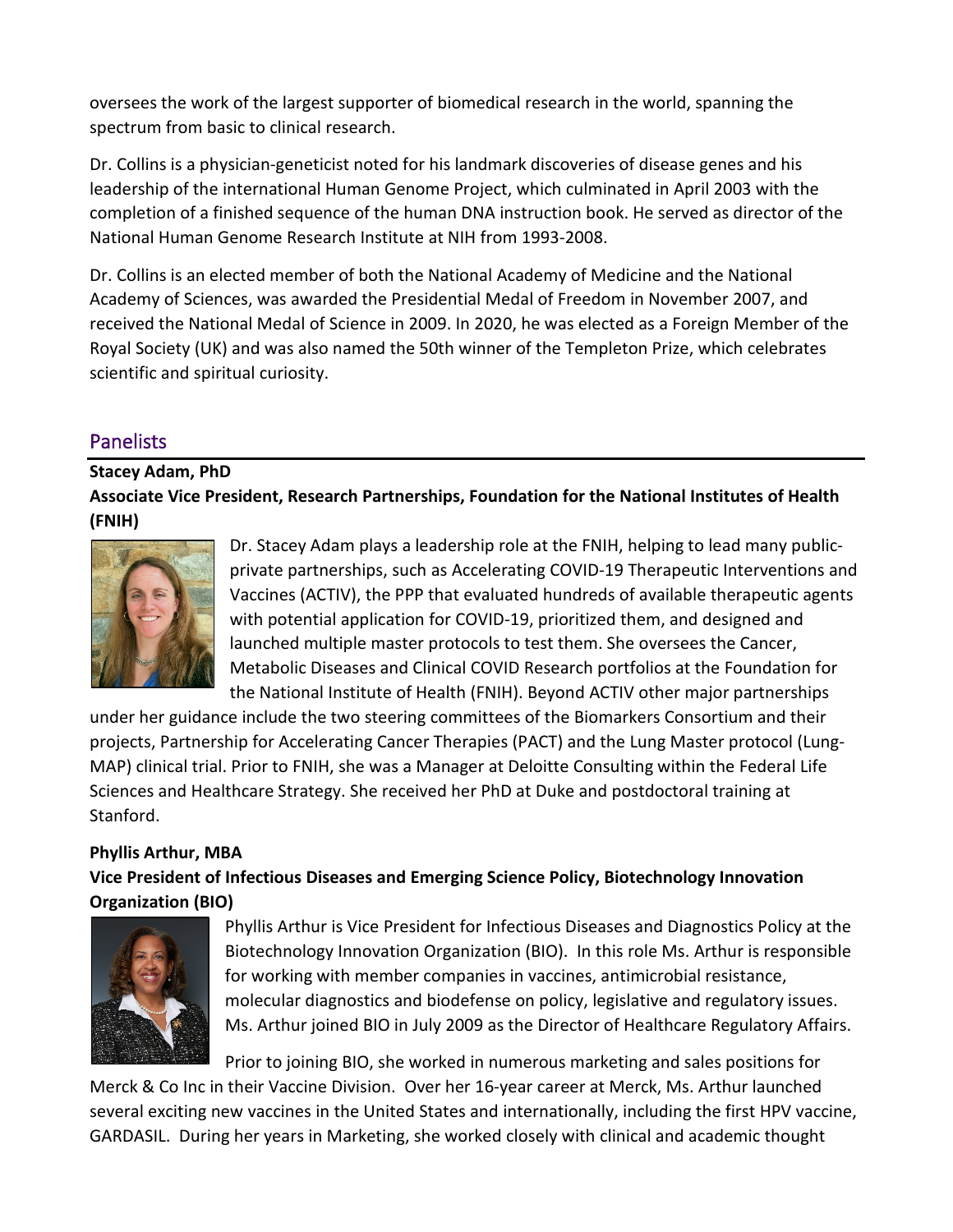leaders in infectious diseases, oncology and public health. In addition, Ms. Arthur also led a large vaccine sales organization of over 75 representatives and managers covering 14 states.

Before graduate school, Ms. Arthur worked as a research assistant for two economists at the Brookings Institution in Washington, DC. There she conducted economic analyses related to savings and investment policies for the OECD countries.

Ms. Arthur received her B.A. in 1987 in Economics and International Politics from Goucher College and her M.B.A. in 1991 from the Wharton School of Business at the University of Pennsylvania.

# **Barbara Bierer, MD Professor of Medicine, Harvard Medical School and Brigham and Women's Hospital**



Dr. Barbara E. Bierer, a hematologist-oncologist, is Professor of Medicine at Harvard Medical School (HMS) and the Brigham and Women's Hospital (BWH). Dr. Bierer co-founded and now leads the Multi-Regional Clinical Trials Center of BWH and Harvard (MRCT Center), a collaborative effort to improve standards for the planning and conduct of international clinical trials. In this capacity, she works with regulators, pharmaceutical companies, CROs, academia and patients/patient advocates to harmonize policies and approaches for multisite, transnational trials.

She is a co-founder of COVID-19 Collaboration Platform and of the non-profit Vivli, a global clinical research data sharing platform. She is also the Director of the Regulatory Foundations, Ethics, and Law program at the Harvard Catalyst, and Director of Regulatory Policy for SMART IRB. She serves as Faculty in the Center for Bioethics, HMS, and Affiliate Faculty in the Petrie-Flom Center for Health Law at Harvard Law School. From 2003 – 2014, Dr. Bierer served as Senior Vice-President, Research, BWH where she founded the Brigham Research Institute and the Brigham Innovation Hub. She is a past chair of SACHRP and has served or serves on the Board of Directors of AAHRPP, PRIMR, MSH, Vivli, North Star IRB, and the Edward P. Evans Foundation. She has authored over 250 publications.

#### **Sam Brown, MD, MS**

**Professor of Research and Senior Medical Director for Clinical Trials, Intermountain Healthcare, and Professor of Medicine, University of Utah**



Dr. Samuel M. Brown is Professor of Research and Senior Medical Director for Clinical Trials at Intermountain Healthcare and Professor of Medicine at University of Utah, both in Salt Lake City. He is a practicing critical care physician at Intermountain Medical Center. Dr. Brown's scientific focus is on clinical trials and translational research in Acute Respiratory Distress Syndrome (ARDS) and sepsis, with special technical expertise and interest in echocardiography, machine learning, and long-term outcomes after critical illness. His research is supported by

National Institutes of Health, Department of Defense, and Centers for Disease Control and Prevention, and he has chaired or co-chaired multiple large interventional trials and cohorts in sepsis and ARDS, including chairing the ACTIV-3b trial of therapeutics for critically ill patients with COVID and co-chairing the ORCHID trial. He lives in Salt Lake City with his wife and three daughters and loves mountain biking, non-motorized water sports, and reading.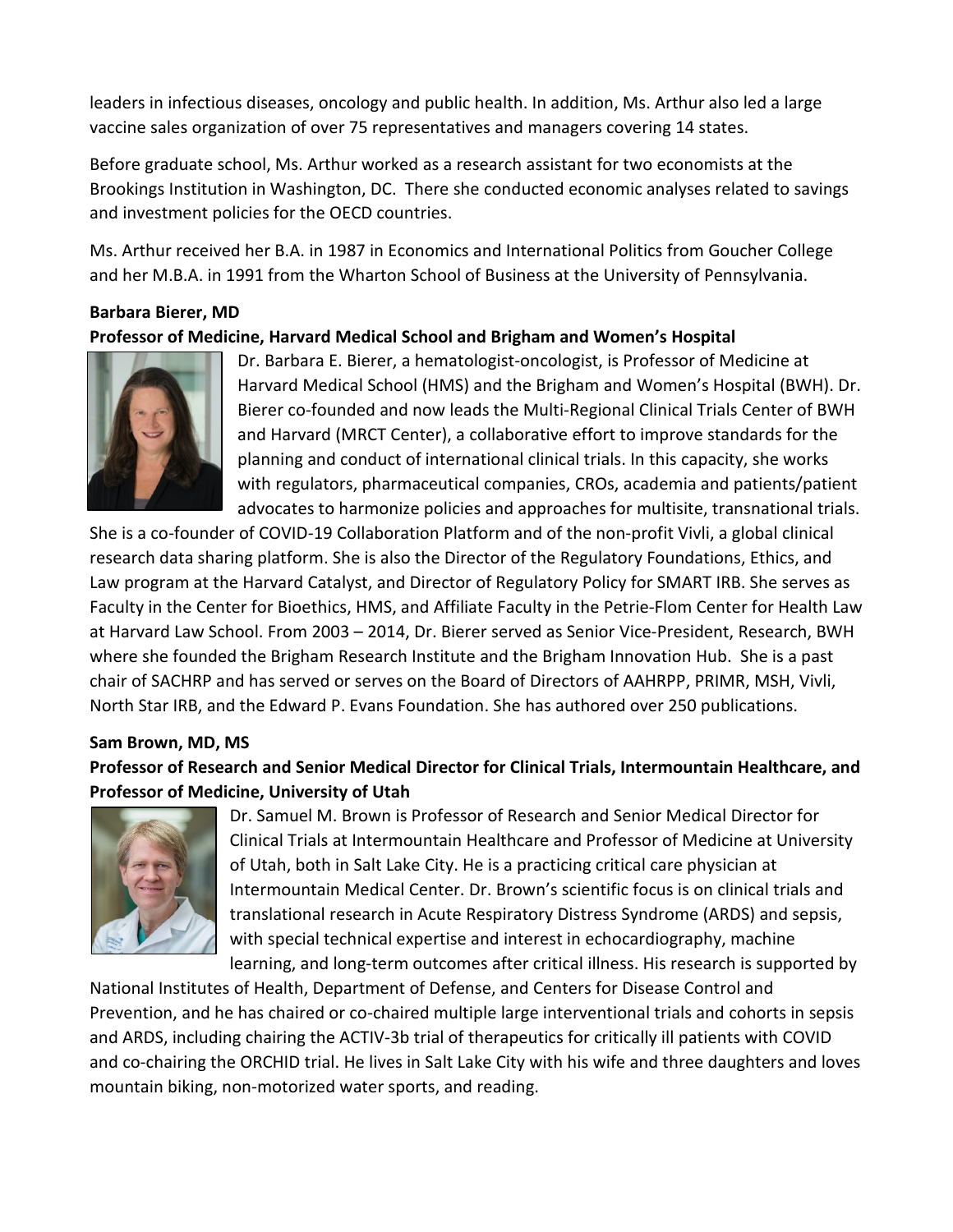# **Janice Chang Chief Operating Officer, TransCelerate BioPharma Inc.**



Janice Chang is the Chief Operating Officer at TransCelerate BioPharma Inc. She has been involved with the organization since its inception. In her current position, Janice works closely with the CEO and the Board of Directors to shape the long-term strategic vision and priorities for the organization and its 30+ initiatives. Ms. Chang defines and guides TransCelerate's overall external engagement strategy with global health authorities, governmental agencies,

industry groups, and TransCelerate's country network spanning across 30 countries. She has accountability overseeing TransCelerate's corporate operations and works closely with her team to drive strategic delivery of TransCelerate's portfolio.

Ms. Chang also actively participates in various cross-stakeholder global discussions to help evolve their R&D paradigm. Most recently she joined the Advisory Council for HL7 International's Vulcan Accelerator. Vulcan is a global strategic effort to bring together stakeholders across the translational and clinical research community to align on data exchange standards to bridge existing gaps between clinical care and clinical research, enabling more effective acquisition, exchange and use of healthcare data in translational and clinical research.

With a background of 20+ years of experience leading initiatives in large pharma and biotech companies, Janice has experience spanning across regulatory, clinical, and manufacturing. Janice is passionate in driving meaningful change across our ecosystem and not settling for the status quo. She believes in reimagining the way we advance innovative medicine and advocates for the power of open collaboration across stakeholder groups.

#### **D. Clark Files, MD**

#### **Associate Professor, Pulmonary and Critical Care Medicine, Wake Forest School of Medicine**



Dr. Clark Files is a critical care physician-scientist. He is an investigator in a number of COVID-19 clinical trials and is Co-Chair of Operations of the I-SPY COVID Clinical Trial.

#### **Esther Krofah Executive Director, FasterCures and the Center for Public Health, Milken Institute**



Esther Krofah is the executive director of FasterCures and the Center for Public Health at the Milken Institute. She has deep experience in the government, nonprofit, and for-profit sectors, where she has led efforts to bring together diverse stakeholder groups to solve critical issues and achieve shared goals that improve the lives of patients. Most recently, Krofah was the director of public policy leading GlaxoSmithKline's engagement with the U.S. Department of Health and Human Services (HHS) and relevant Executive Branch agencies on broad healthcare policy

issues, including leadership in improving vaccinations and care for people living with HIV. Prior to GSK, Krofah served as the deputy director of HHS' Office of Health Reform, where she led the development of policy positions for significant regulatory priorities, including the health insurance marketplaces. Prior to HHS, Krofah served as a program director at the National Governors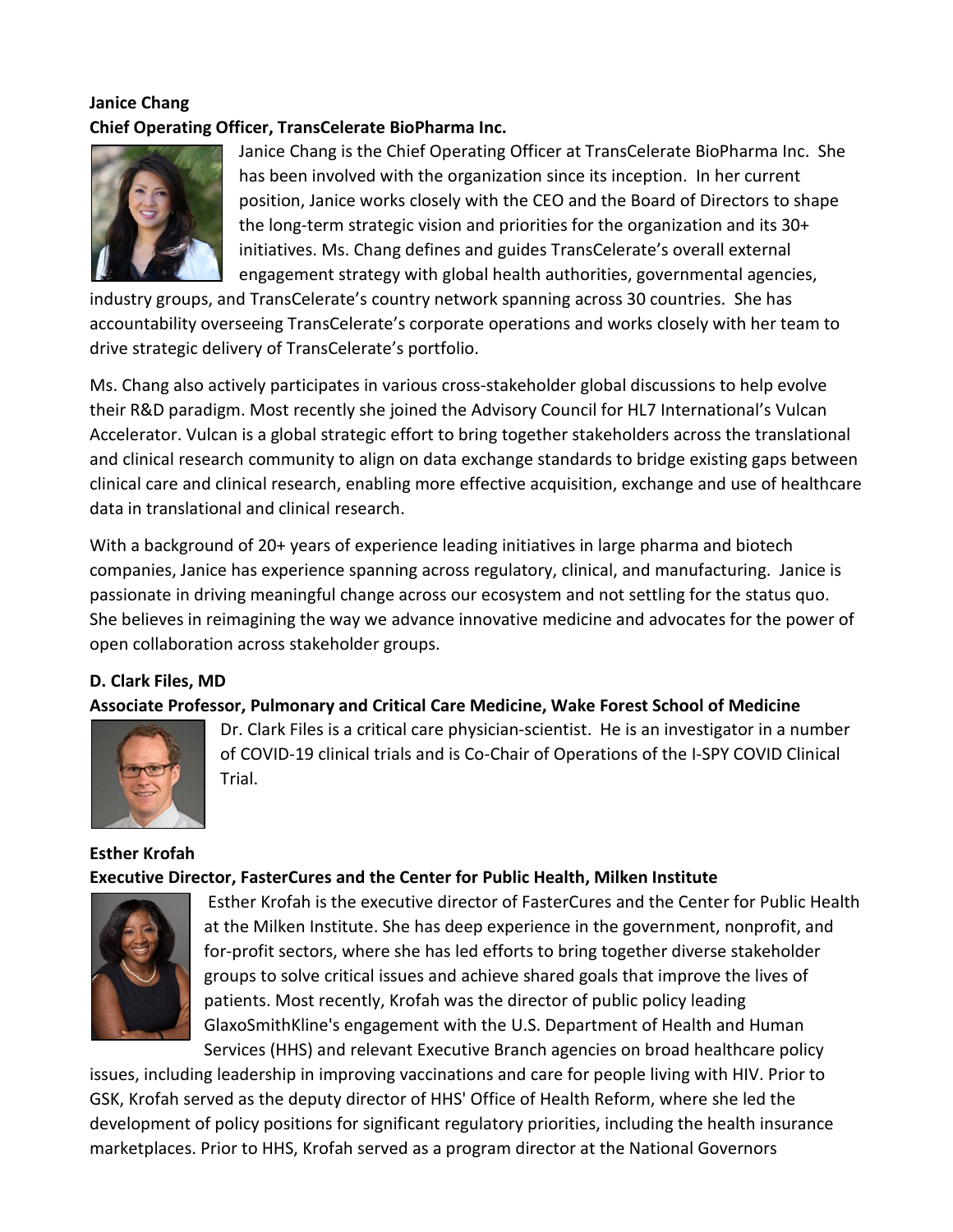Association (NGA) health-care division, working directly with governors' health policy advisors, state Medicaid directors, and state health commissioners on health insurance, health workforce, and Medicaid coverage issues. Before joining the NGA, Krofah worked in consulting at Deloitte Consulting LLP, where she worked with public sector and commercial clients, including assisting states in developing state-based exchanges. Krofah received a BA from Duke University and a Master of Public Policy from the Harvard University John F. Kennedy School of Government.

## **Michael Kurilla, MD, PhD Director, Division of Clinical Innovation, National Center for Advancing Translational Sciences, National Institutes of Health**



Dr. Michael Kurilla is the director of the Division of Clinical Innovation at NCATS. In this capacity, he oversees the Clinical and Translational Science Awards (CTSA) Program, which supports innovative solutions to advance the efficiency, quality and impact of translational science, with the ultimate goal of getting more treatments to more patients more quickly. Prior to joining NCATS, Dr. Kurilla served as the director of the Office of Biodefense Research Resources and Translational Research within

the National Institute of Allergy and Infectious Diseases (NIAID), where he focused on translational efforts toward infectious disease product development, including vaccines, therapeutics and diagnostics, with emphasis on biodefense and emerging infectious disease threats. Prior to joining NIAID in 2003, Dr. Kurilla was an associate director for infectious diseases at Wyeth. He also worked in antimicrobials at DuPont and on clinical microbiology and molecular pathology at the University of Virginia Health Sciences Center.

Dr. Kurilla received his MD and his PhD in microbiology and immunology from Duke University. He was a postdoctoral research fellow at Harvard Medical School and completed a residency in pathology at Brigham and Women's Hospital. He received a B.S. in chemistry from the California Institute of Technology.

Dr. Kurilla's research interests include all facets of translational science, especially innovative and novel interventional concepts requiring additional input from regulatory science to enable viable, robust developmental pathways.

## **Elliott Levy, MD COVID R&D Consortium and INTREPID**



Dr. Elliott Levy was formerly Senior Vice President, Global Development at Amgen where he was responsible for delivering the operational and transformational capabilities essential to executing Amgen's Research and Development strategy. Levy joined Amgen in 2014 as senior vice president, Global Development, where he was responsible for the clinical development of Amgen's pipeline.

Before joining Amgen, Levy served as senior vice president and head of Specialty Development at Bristol-Myers Squibb (BMS). Prior to that role, he held the position of senior vice president of Global Pharmacovigilance and Epidemiology. Levy joined BMS in 1997 and during his 17 years at the company, he held a range of senior positions in cardiovascular clinical development, immunoscience clinical research, and global clinical research operations.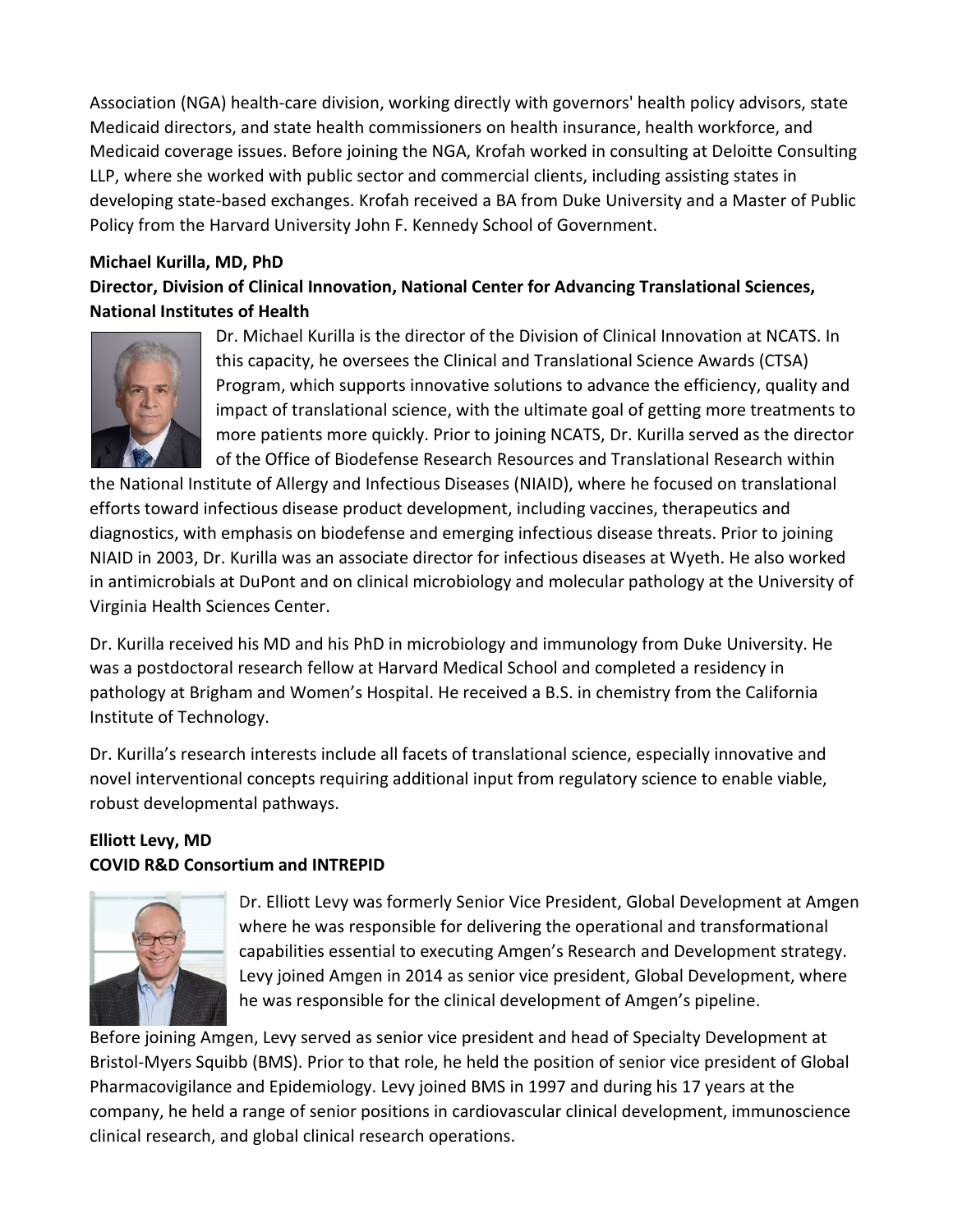# **James Mayne, PhD Vice President of Science Advocacy,** *Pharmaceutical Research & Manufacturers of America*

Dr. James Mayne is Vice President, Science & Regulatory Advocacy at PhRMA, where he provides leadership for PhRMA involvement in a number of science-based public-private partnerships and works to support pharma industry efforts to evolve the contemporary R&D ecosystem and drug development pathways. Dr. Mayne has more than 30 years of pharmaceutical industry experience, including drug discovery research, individual product and portfolio planning and strategy, business development projects and partnerships, development program and clinical trial design, as well as frequent interactions with US and global regulatory agencies. He holds several international patents and is an author on over 50 research publications.

## **Mark McClellan, MD, PhD**

#### **Director, Duke-Margolis Center for Health Policy, Duke University**



Dr. Mark McClellan is the Robert J. Margolis Professor of Business, Medicine, and Health Policy, and Director of the Duke-Margolis Center for Health Policy at Duke University with offices at Duke and Washington DC. The new Center supports and conducts research, evaluation, implementation, and educational activities to improve health policy and health, through collaboration across Duke University and Health System, and through partnerships between the public and private sectors.

Dr. McClellan is a doctor and an economist, and his work has addressed a wide range of strategies and policy reforms to improve health care. Before coming to Duke, he served as a Senior Fellow in Economic Studies at the Brookings Institution, where he was Director of the Health Care Innovation and Value Initiatives and led the Richard Merkin Initiative on Payment Reform and Clinical Leadership. He is a former administrator of the Centers for Medicare & Medicaid Services (CMS) and former commissioner of the U.S. Food and Drug Administration (FDA), where he developed and implemented major reforms in health policy.

Dr. McClellan is a member of the National Academy of Medicine and chairs the Academy's Leadership Council for Value and Science-Driven Health Care, co-chairs the guiding committee of the Health Care Payment Learning and Action Network, and is a research associate at the National Bureau of Economic Research. He has also previously served as a member of the President's Council of Economic Advisers and Senior Director for Health Care Policy at the White House, and as Deputy Assistant Secretary for Economic Policy at the Department of the Treasury. He was previously an Associate Professor of Economics and Medicine with tenure at Stanford University, and has twice received the Kenneth Arrow Award for Outstanding Research in Health Economics.

Dr. McClellan joined the Reagan-Udall Foundation for the FDA Board of Directors as a founding member in 2008 and currently serves as a Senior Advisor to the Board.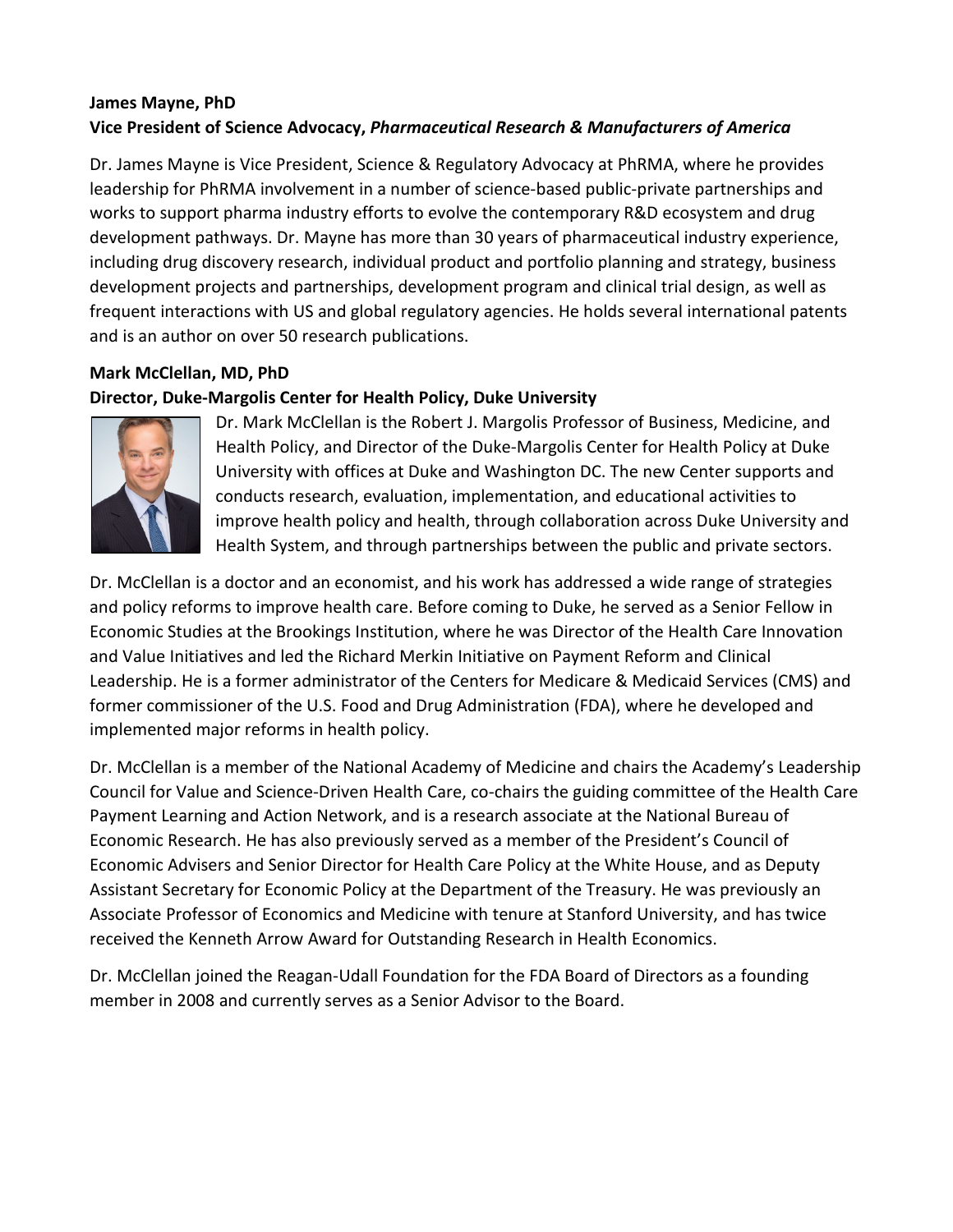# **Doug Peddicord, PhD Executive Director, Association of Clinical Research Organizations (ACRO)**



Dr. Doug Peddicord came to Capitol Hill as an American Association for the Advancement of Science (AAAS) Congressional Fellow in 1994, following a career as a clinical psychologist. With policy expertise in the conduct and regulatory oversight of clinical trials, Dr. Peddicord serves as Executive Director of the Association of Clinical Research Organizations (ACRO). Founded in 2002 by leading clinical research organizations that provide a wide range of research and development support services to pharmaceutical, biotechnology and medical device companies, ACRO

works to provide a heightened awareness of the critical role that CROs and technology companies play in the development of new drugs, new devices, and new treatments. ACRO is an active participant in policy discussions that may lead to regulations, legislation or other policy initiatives of importance to the clinical development industry, in the US, Europe and around the world.

#### **Sarah Read, MD**

# **Deputy Director of the Division of AIDS (DAIDS), National Institute of Allergy and Infectious Diseases (NIAID)**



Dr. Sarah Read serves as Deputy Director of the Division of AIDS (DAIDS) at the National Institute of Allergy and Infectious Diseases (NIAID). The division supports a global HIV/AIDS research portfolio of more than \$1 billion in the areas of 1) fundamental basic laboratory research, 2) discovery and development of therapies for HIV infection, related co-infections, and non-infectious co-morbidities, and the complications associated with treated HIV disease through basic research and clinical trials, and 3) discovery and development of vaccines and other prevention strategies

through basic research and clinical trials. Previously, Dr. Read served as Director of the Therapeutics Research Program in DAIDS. Prior to joining DAIDS, she was an Associate Clinical Investigator in the Laboratory of Immunoregulation at NIAID where her research focused on immune activation and inflammation in treated HIV infection as well as on immune based therapies for HIV.

Since April 2020 she has served as co-chair of the NIH-led Accelerating COVID-19 Therapeutic Interventions and Vaccines (ACTIV) Clinical Therapeutics working group. ACTIV is a public-private partnership to develop a coordinated research strategy for prioritizing and speeding development of the most promising treatments and vaccines. The Clinical Therapeutics working group has prioritized hundreds of compounds for evaluation in the treatment of COVID19 and has overseen and coordinated the development and launch of 10 master protocols for evaluating the prioritized compounds.

## **Kristin Schneeman**

## **Director, FasterCures, a Center of the Milkin Institute**



Kristin Schneeman joined FasterCures in April 2005 as director of programs, with primary responsibility for its innovation portfolio of projects and activities, focused on best practices in the funding and conduct of medical research and innovative collaborations among players in the research enterprise. Among other initiatives, she runs the TRAIN (The Research Acceleration and Innovation Network) program, which provides a platform for knowledge sharing and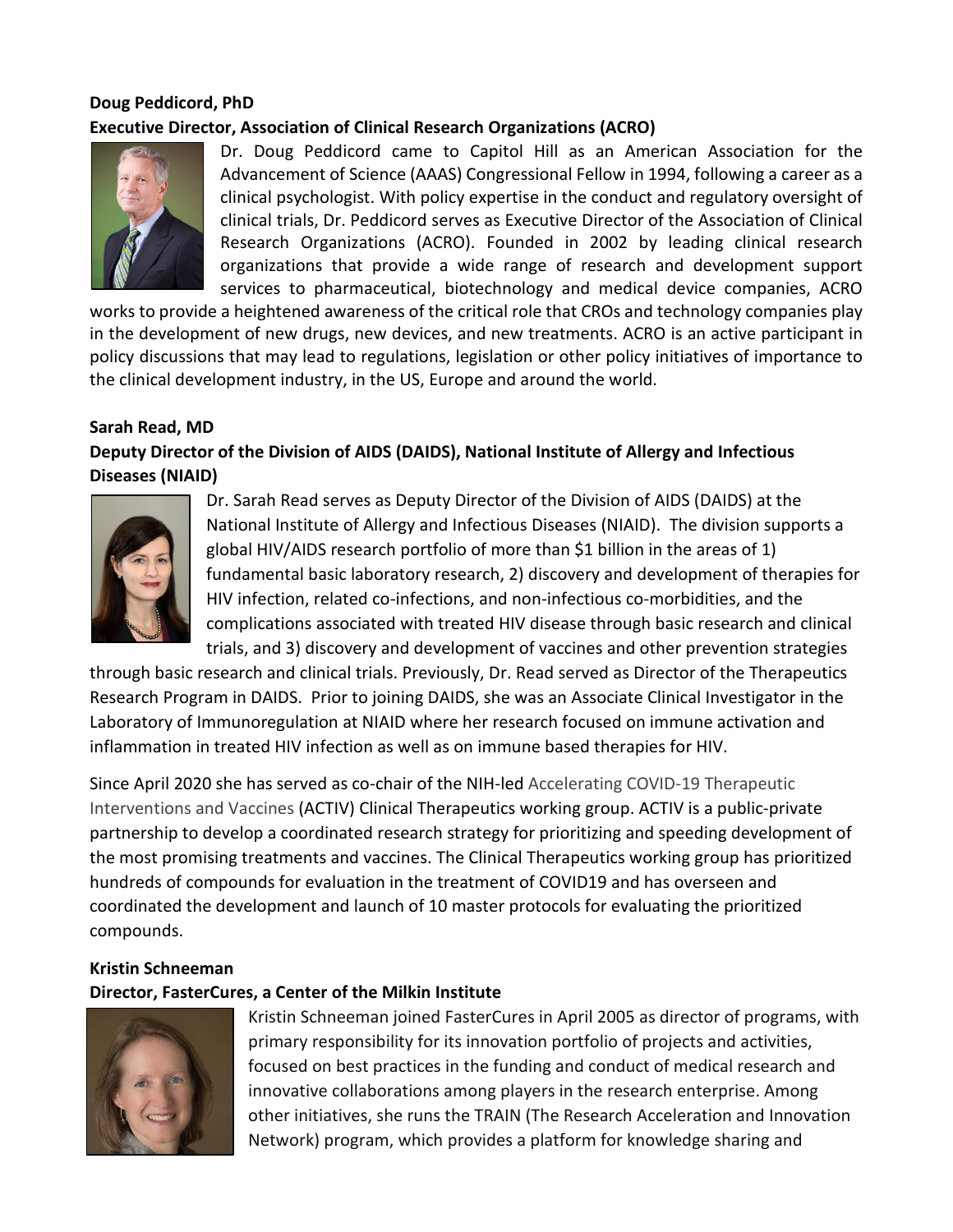relationship building to support the growth of venture philanthropy in medical research.

Ms. Schneeman brings to FasterCures more than 25 years' experience in public policy, politics, academia, and the media. Schneeman served for three years as a senior adviser and policy director to a gubernatorial candidate in Massachusetts, as a policy aide to a U.S. Congressman, and for four years as the front-line manager and chief-of-staff for a senior adviser to Vice President Al Gore.

#### **Michael Santos, PhD**

#### **Vice President of Science, Foundation for the National Institutes of Health (FNIH)**



Dr. Michael Santos is the Vice President, Science, at the Foundation for the National Institutes of Health (FNIH), which he joined in September 2019. He is responsible for a portfolio of health research programs studying new approaches to address the deadliest infectious diseases and to improve maternal and newborn health globally. He is also the FNIH lead on vaccines for the Accelerating COVID-19 Therapeutic Interventions and Vaccines (ACTIV) public-private partnership.

Dr. Santos previously worked at the Bill & Melinda Gates Foundation as a Deputy Director from 2013 to 2019. He led strategy and operations for the Discovery & Translational Sciences, HIV, and TB teams in the Global Health Program. His experiences included leading and supervising strategy development in areas including HIV cures, neonatal mortality reduction, and managing a portfolio of technical investments in genetically modifying mosquitoes to prevent malaria transmission. In his last role at the Gates Foundation he served as Strategy Advisor for the Strategy, Innovation, and Impact team, working on broader topics in the philanthropic sector.

Prior to joining the Gates Foundation Santos was a management consultant with the Boston Consulting Group for five years, working on strategic challenges in the corporate, public, and nonprofit sectors. His health projects as a consultant included vector control, HIV prevention with monoclonal antibodies, combining contraception and HIV prevention, global regulatory system

strategy, and pharmaceutical portfolio analysis. Michael's first career was astronomy: he received a Ph.D. from Caltech in 2003 for work on how galaxies are born and subsequently held research fellowships at the University of Cambridge and the Space Telescope Science Institute.

#### **Sarah Sheehan, MPA**

#### **Assistant Research Director, Duke Margolis Center for Health Policy**



Sarah Sheehan is an Assistant Research Director at the Duke-Margolis Center for Health Policy working on biomedical innovation, medical product development, and regulatory science initiatives. At Duke, she oversees a portfolio of work related to clinical trial modernization and improved evidence generation, with core efforts on the integration of clinical research and clinical care using real world data, the engagement of community health systems in clinical research, and approaches to achieving representative clinical trial enrollment.

Before joining Duke, she was a Health Policy Analyst at the United States Government Accountability Office (GAO) and a Researcher at the Centers for Disease Control and Prevention (CDC). At GAO and CDC, her research covered policies related to incentivizing the development of new antimicrobials as well as approaches to antimicrobial stewardship and the prevention of healthcare-associated infections.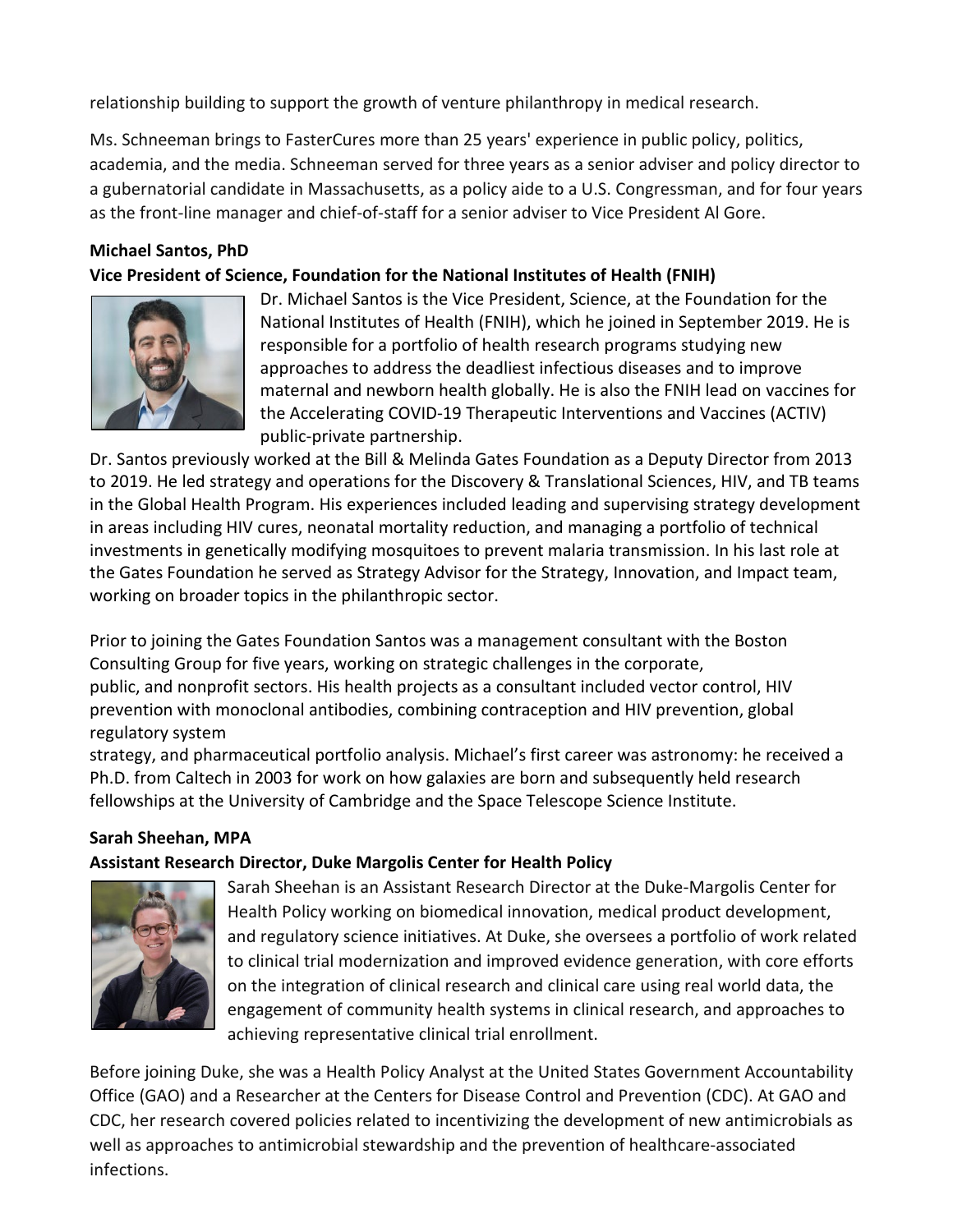# **Monica Webb Hooper, PhD Deputy Director, National Institute on Minority Health and Health Disparities**



Dr. Monica Webb Hooper is Deputy Director of the National Institute on Minority Health and Health Disparities. She works closely with the Director, Dr. Pérez-Stable, and leadership, to oversee all aspects of the institute and to support the implementation of the science.

Dr. Webb Hooper is an internationally recognized translational behavioral scientist

and licensed clinical health psychologist. She has dedicated her career to the scientific study of minority health and racial/ethnic disparities, focusing on chronic illness prevention and health behavior change. Her program of community engaged research focuses on understanding multilevel factors and biopsychosocial mechanisms underlying modifiable risk factors.

Before joining NIMHD, Dr. Webb Hooper was a Professor of Oncology, Family Medicine & Community Health and Psychological Sciences at Case Western Reserve University. She was also Associate Director for Cancer Disparities Research and Director of the Office of Cancer Disparities Research in the Case Comprehensive Cancer Center. During her time as a professor, Dr. Webb Hooper directed the Tobacco, Obesity, and Oncology Laboratory.

Dr. Webb Hooper completed her doctorate in clinical psychology from the University of South Florida, internship in medical psychology from the University of Florida Health Sciences Center, and her Bachelor of Science from the University of Miami.

### **Kate Zenlea, MPH, CPH**

## **Managing Director of The Global Health Initiative, Henry Ford Health System**



Ms. Kate Zenlea is the Managing Director for the Global Health Initiative at Henry Ford Health System in Detroit, Michigan. Her research is centered around advancing global health equity in resource-limited settings through evidencebased programmatic interventions. Currently, she is leading the Moderna and Johnson & Johnson Phase 3 COVID-19 clinical trials in Detroit where her site has performed amongst the highest for enrolled participants and diversity. Her

previous work includes using quality improvement methodologies to address health disparities amongst patients diagnosed with rheumatoid arthritis and diabetes. Ms. Zenlea received her Master of Public Health from New York University's College of Global Public Health, specializing in international and community health.